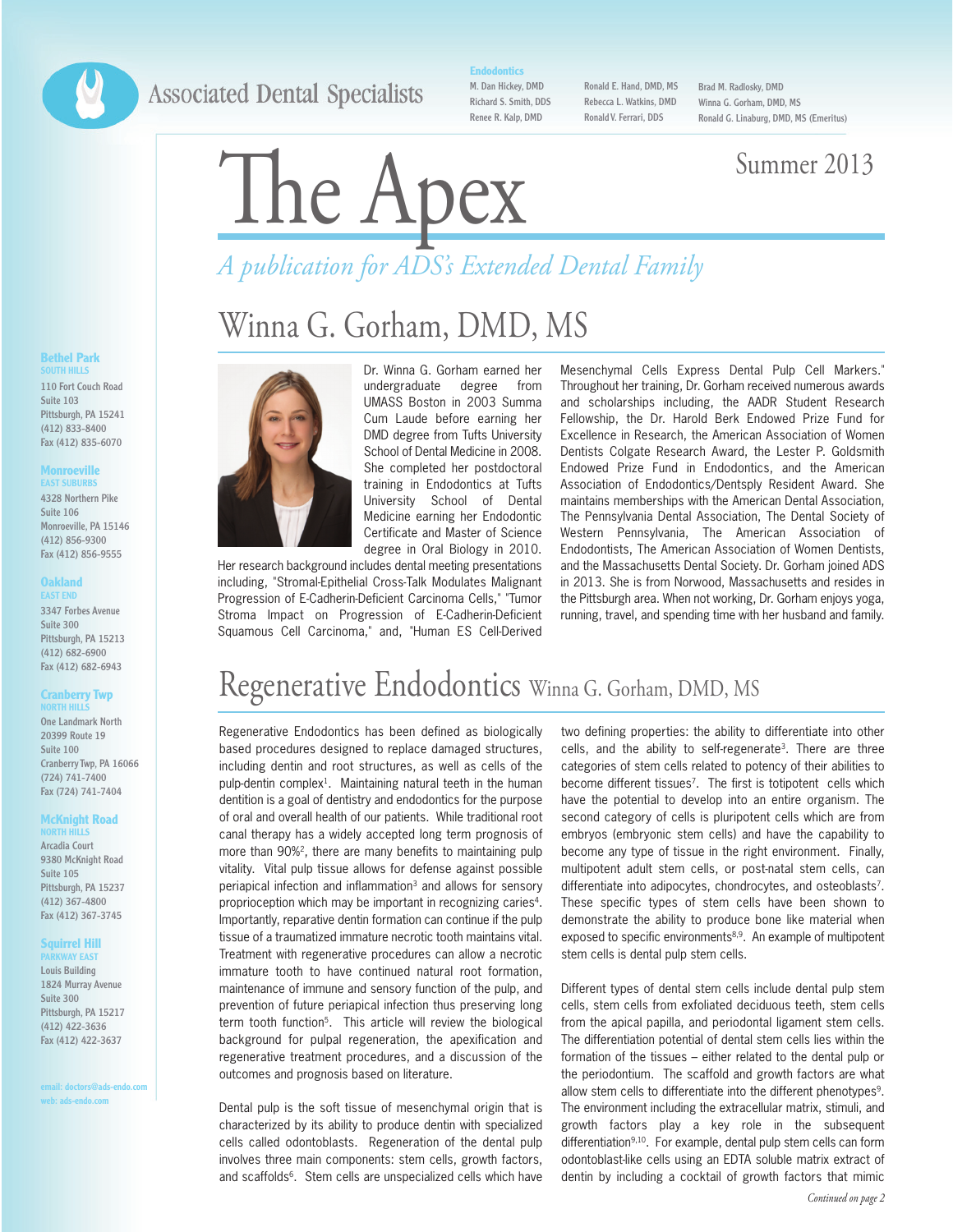dental tissue regeneration after injury (MMPs, TGF-B, and others)<sup>11</sup>. Also, in a study by Cordonnier, it was shown that human mesenchymal stem cells can differentiate toward an osteoblastic lineage in a 3-D scaffold by looking for the expression of bone markers after exposing human mesenchymal stem cells to calcium phosphate scaffolds<sup>10</sup>.

Past treatments used for necrotic immature teeth included calcium hydroxide apexification and the more current MTA (mineral trioxide aggregate) apexification. Calcium hydroxide apexification involves cleaning and filling the canal with this temporary paste to stimulate calcified tissue to form at the apex (dental pulp)<sup>12</sup>. The CaOH is later removed after radiographic apical closure and permanent obturation is then completed. Normal root function usually does not occur after apexification and reports of failures have been histologically related to difficulty to adequately clean the wide-open canal space<sup>13</sup>. Further, failure can arise from relying on patient compliance to complete several visits of treatment<sup>14</sup>.

Mineral trioxide aggregate apexification also creates an artificial apical barrier that allows for later placement of permanent canal obturation materials<sup>15</sup>. MTA uses a decreased number of visits and higher rate of success in apexification cases<sup>14</sup>. MTA has been shown to provide a positive barrier for root end induction as it has high sealing ability, good biocompatibility, and its ability to produce bone, cementum, and periodontal tissue15. In this technique, MTA is used as an apical plug that is placed at the apical end in the amount of 3-4mm. The MTA is allowed time to harden and set (approx. 4-6 hours with a damp pellet) prior to permanent obturation<sup>14</sup>. In a study by Jeerphan et al, MTA apexification was shown to increase root length more than calcium hydroxide apexification groups<sup>14</sup>.

Revascularization procedures promote continued growth and strengthening of root structure. Three principles that are important for successful regeneration cases are elimination of bacteria from the root canal system, a scaffold for the ingrowth of new tissue, and prevention of reinfection by creating adequate seal<sup>13</sup>. In a review article by Alan Law published in March of 2013, many specific guidelines for pulp regeneration were discussed<sup>13</sup>. Case selection is very important and includes several guidelines such as necrosis with immature apices, pulp space not needed for post and core restoration, lack of allergies to the antibiotics used in this procedure, and a compliant patient<sup>13</sup>. Also, informed consent should include

#### **BIBLIOGRAPHY**

- 1. Murray, PE, Garcia-Godoy F, Hargreaves KM. Regenerative Endodontics: A Review of Current Status and Call for Action. Journal of Endodontics 2007;33:377-390
- 2. Friedman S, Mor C. The success of endodontic therapy: healing and functionality. J Calif Dent Assoc. 2004;32:493-503.
- 3. Zhang W, Yelick PC. Vital pulp therapy current progress of dental pulp regeneration and revascularization. Int J Dent 2010:856087
- 4. Hargreaves KM, Giesler T, Henry M, Wang Y. Regeneration potential of the young permanent tooth: what does the future hold? JOE. 2008;34:S51-6
- 5. Hargreaves LM, Diogenes A, Teixeira FB. Treatment Options: Biological Basis of Regenerative Endodontic Procedures. JOE 2013;39:S30-43
- 6. Huang G. A Paradigm Shift in Endodontic Management of Immature Teeth: Conservation of Stem Cells for Regeneration. Journal of Dentistry 36(2008), 379-386
- 7. Pierdomenico L, Bonsi L, Calvitti M, Rondelli D, Arpinati M, Chirumbolo G, Becchette E, Marchionni C, Alviano F, Fossati V, Staffolani N, Franchina M, Grossi A, Bagnara G. Multipotent Mesenchymal Stem Cells with Immunosuppressive Activity can be Easily Isolated from Dental Pulp. Transplantation. 80(6);2005, 836-842.
- Laino G, Carinci F, Graziano A, d"Aquino R, Lanza V, De Rosa A, Gombos F, Caruso F, Guida L, Rullo R, Menditti D, Papaccio G. In Vitro Bone Production Using Stem Cells Derived from Human Dental Pulp. The Journal of Craniofacial Surgery. (2006) 17(3), 511-515
- 9. Kresbach PH, Robey PG. Dental and Skeletal Stem Cells: Potential Cellular Therapeutics for Craniofacial Regeneration. Journal of Dental Education 2002;66(6):766-773
- 10. Cordonnier T, Layrolle P, Gaillard J, Langonne A, Sensebe L, Rosset P, Sohier J. 3D Environment on Human Mesenchymal Stem Cells Differentiation for Bone Tissue Engineering. J Mater Sci: Mater Med (2009)

the use of all medicaments, the number of visits, possible adverse reaction (discoloration of crown or root, persistent infection, or lack of response to treatment), and alternatives to treatment (such as CaOH or mta apexification).

Dr. Law discussed the actual guidelines for procedures in detail. The first of two appointments includes irrigation with a low concentration sodium hypochlorite solution (1.5%) to decrease cytotoxicity and placement of a triple antibiotic paste placed below the CEJ to minimize staining of the crown. The paste is mixed 1:1:1 of Ciprofloxacin:metronidazole:minocycline. After temporary restoration and dismissal for 3-4 weeks a second appointment is completed. During this second visit, irrigation with EDTA 17% is followed by over instrumentation to create bleeding into the canal space. This bleeding serves the purpose of introducing the stem cells from the apical papilla into the canal system for pulpal regeneration. A Collaplug or Collacote is placed 3 mm below the CEJ followed by MTA placement and permanent restoration<sup>13</sup>.

Pulp regeneration prognosis depends on many factors. The blood clot presence inside the root canal system is important as it provides the scaffold and nutrients necessary for continued root development<sup>13,17</sup>. Principles such as chemical disinfection without instrumentation, scaffold presence for tissue ingrowth, and a bacterial seal over the access are all important in successful regeneration cases<sup>18</sup>. Some published case reports have discussed the success in pulp regeneration using platelet-rich plasma as a scaffold<sup>19,20</sup>. Jeeruhan and Hargreaves found that this regeneration procedure was successful at tooth retention in the arch at time of recall at 100% compared to 95% for MTA apexification and 77% calcium hydroxide apexification<sup>14</sup>. Also, in a recent study by Bose et al, a retrospective analysis of regeneration cases was completed to examine root length and dentin wall thickness following treatment<sup>21</sup>. Continued root development was noted radiographically in the experimental groups demonstrating functional development of the pulp dentin complex in terms of root morphology<sup>21</sup>. Although further research in the form of randomized clinical trials is needed, Pulp regeneration is becoming a valid and accepted treatment for the immature necrotic tooth. The field of endodontics is moving ahead rapidly in the direction of biological treatment to restore natural vitality and functioning of permanent teeth.

- 11. Liu J, Chang S, Ritchie H, Smith A, Clarkson B. Matrix and TGF-B-Related gene expression during human dental pulp stem cell (DPSC) mineralization. In Vitro Cellular and Developmental Biology – Animal. 2007;43(3)
- 12. Frank, Al. Therapy for the divergent pulpless tooth by continued apical formation. J Am Dent Assoc 1966;72:87-93
- 13. Law AS. Considerations for Regeneration Procedures. JOE;39:S44-56
- 14. Jeeruphan T, Jantarat J, Yanpiset K, Suwannapan L, Hargreaves KM. Mahidol Study 1: Comparison of radiographic and survival outcomes of imnmature teeth treated with either regenerative endodontic or apexification methods: A retrospective study. 2012. JOE;38:1330-1336
- 15. Torabinejad M, Chivian N. Clinical applications of Mineral Trioxide Aggregate. JOE. 1999;25:197-205
- 16. Thibodeau B, Teixeira F, Yamauchui M, Caplan D, Trope M. Pulp revascularization of immature dog teeth with apical periodontitis. JOE 2011;37:1636-41
- 17. Lovelace TW, Henry MA, Hargreaves KM, Diogenes A. Evaluation of the delivery of mesenchymal stem cells into the root canal space of necrotic immature teeth after clinical regenerative endodontic procedure. JOE 2011;37:133-8.
- 18. Wigler R, Kaufman A, Lin S, Steinbock N, Hazon-Molina H, Torneck C. Revascularization: A treatment for permanent teeth with necrotic pulp and incomplete root development. 2013. JOE;39:319-26
- 19. Torabinejad M, Faras H. A clinical and histological report of a tooth with an open apex treated with regenerative endodontics using platelet-rich plasma. 2012. JOE;38:864-868
- 20. Torabinejad M, Turman M. Revitalization of tooth with necrotic pulp and open apex by using platelet-rich plasma: a case report. 2011. JOE;37:265-8
- 21. Bose R, Nummikoski P, Hargreaves K. 2009. JOE;35:1343-1349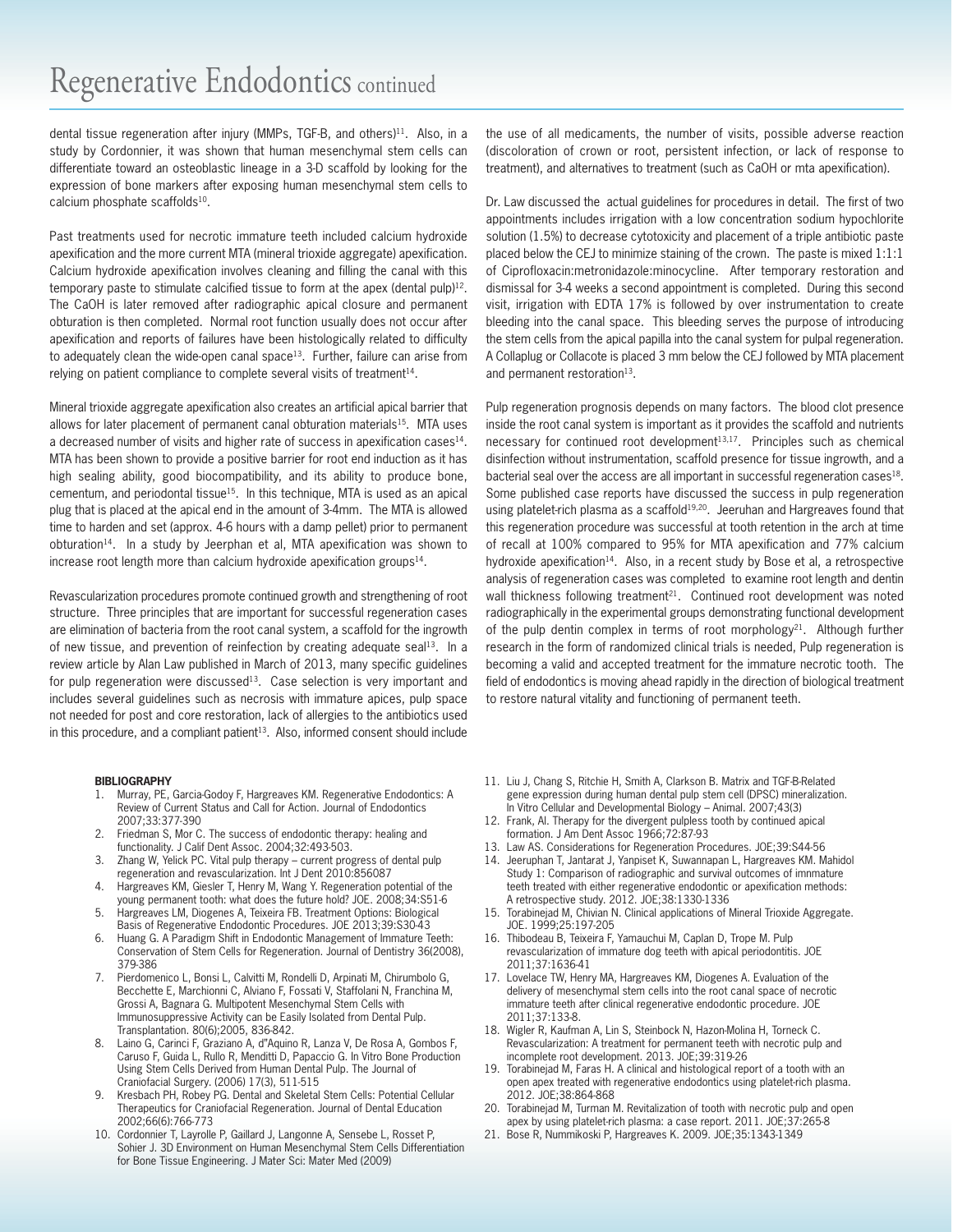# Office News... Meet ADS - Monroeville Office News... Meet ADS - Monroeville

Meet the "powerhouse women" of ADS that serves<br>the East Suburbs of

Pittsburgh with the best endodontic care. All of these women say that patient care is their number one priority! **Cheryl Cherry**, Monroeville Office Coordinator, started in Dentistry in 1978 as a receptionist for a dental practice in the Butler area.

Suburbs of



Cheryl Cherry, Lindsay Hinterlang, Dr. Rebecca L. Watkins, Valerie Martino

During her career Cheryl worked for four other practices. Cheryl then decided that she would like a different experience in the field of dentistry so she accepted a position at Associated Dental Specialists.

"We are all like family at Associated Dental Specialists in Monroeville. I really like all of the girls and doctors. I appreciate how hard they all work. The staff really helps each other out and we all get along so well", said Cheryl.

Cheryl and Tom have been married for 30 years. They have 3 adult children: Brian (29 years old), Gregory (26 years old) and Melanie (24 years old). Brian works for the State in Unemployment Compensation in Harrisburg with IBM. Gregory and Jennifer were married last summer. Gregory was a Communications Major in College. He works for New Shows Studios. Melanie earned her degree in Communication and Journalism. She is presently employed as a Technical Writer for Hebco in Forest Hills. Cheryl's husband, Tom, is employed at Bechtel Bettis as an Electrical Engineer.

**Lindsay Hinterlang**, Dental Assistant, has worked at Associated Dental Specialists for 6 years. Lindsay attended nursing school for  $2\frac{1}{2}$  years and then decided that her real desire was to work in the dental field. Lindsay initially started in a training program with a general dentist who was a wonderful mentor and teacher to her. After experiencing training in the field of general dentistry for a few years, Lindsay wanted to take her skill set to a higher level. That is when Lindsay interviewed for a position at Associated Dental Specialists. Lindsay also works for an oral surgeon on weekends because of her love of learning about dentistry at all levels. Her passion for dentistry transfers directly to the patient when assisting our doctors.

Lindsay said, "I love helping patients feel more comfortable and want to constantly learn more about the field of dentistry. My training was excellent at Associated Dental Specialists. We were trained to learn all aspects of the practice from ordering to purchasing and then as a dental assistant. More responsibility was given to me as my desire to learn more was noticed by the administrators and staff who trained me. I plan to make ADS my career and life. I feel like we are all family because of the camaraderie and support amongst the staff and doctors."

Lindsay lives in Brentwood with her two children Damian (8 years old) and Briauna (3 years old). Damian is in the second grade; made straight A's, received a certificate for perfect attendance and plays football and soccer! Briauna will be starting pre-school in September. Also, Briauna loves going to dance school.

**Rebecca L. Watkins, DMD** has worked at ADS for the past 7 years. Dr. Watkins travels to all of our offices but her main location is Monroeville. Dr. Watkins said she enjoys caring for the patients by providing a high level of endodontic treatment. She greatly values her relationship with the referring dentists. "Our well-trained, highly competent and compassionate staff at the Monroeville Office is what really makes my treatment for patients much easier. The staff is excellent at assisting me and we all work well together," said Dr. Watkins. Dr. Watkins stated that our well trained staff makes the whole treatment process much easier for the patients.

Dr. Rebecca Watkins Pettit is originally from Toledo, Ohio. She completed her pre-doctoral studies at Ohio University receiving a Bachelor of Science degree in Biological Studies and Psychology. In 2003, she received a D.M.D. degree from the University of Pittsburgh, School of Dental Medicine. Dr. Watkins graduated near the top of her class and was named to the Dean's List with honors for four years. She was the recipient of the Toledo Dental Society Scholarship, the William Friedman Scholarship and the Academic Scholarship from the University of Pittsburgh, School of Dental Medicine. Upon graduation, Dr. Watkins received the Robert Zugsmith Memorial Award, a recognition and monetary award for the female graduate demonstrating excellent academic and clinical skills. In addition, she received the American Association of Endodontists Student Achievement Award. In 2005, Dr. Watkins completed the Post-Doctoral Endodontic Program at the University of Pittsburgh, Department of Endodontics, receiving her Endodontic Specialty Certification. Dr. Watkins has contributed to Endodontic literature, focusing on the application of lasers in surgical endodontics. She entered the private practice of endodontics in suburban Philadelphia. In 2006, Dr. Watkins joined Associated Dental Specialists. She maintains membership in the American Dental Association, Pennsylvania Dental Association, Western Pennsylvania Dental Society and the American Association of Endodontists.

Dr. Watkins resides in Pittsburgh with her husband Jesse and 2 children London and Cole. London who is 3 ½ years old just completed her first year of pre-school at Temple Emmanuel in Mt. Lebanon. Cole is 1 year old and looks forward to someday doing all of the fun things his big sister can do! Dr. Watkins' husband Jesse Pettit is a partner at the law firm of Pettit & Spontak , LLC located in downtown Pittsburgh.

**Valerie Martino**, Dental Assistant, began working for ADS 6 years ago as Front Desk Receptionist. Valerie really wanted more hands on experience working with our dentists and assisting patients. Valerie wanted to work with the patients on more of a personal level. So, Valerie asked to be trained as a dental assistant which is her present position at ADS. Valerie also is one of our dental supplies buyers and continues to help out at the front desk as we need her.

"I really love working for ADS because you are given an opportunity to advance and extend your skills for different job opportunities within our dental firm. I was very pleased that our Business Manager, John Hischar, trusted in my ability to learn the skills necessary to become a dental assistant. I am grateful to have this opportunity to do what I really enjoy. Also, many of our patients comment on the comfortable atmosphere of our office. "

Valerie has a 3 1/2 year old daughter by the name of Madelyn. They live in Oakmont and will enjoy exploring the sites of Pittsburgh for their vacation such as the Children's Museum and the Pittsburgh Zoo.

# Dress for Success - ADS Making a Difference!

"Service is the Rent We Pay to Live on this Earth," is the motto that Dawn Foltz, our Lead Dental Assistant, lives by. Dawn has been involved in many volunteer campaigns to make the lives of people in our Pittsburgh Community so much better. Dawn participated in the MS Bike tour for her 15th year on June 8th and 9th 2013. The MS (150) Escape to the Lake (Erie) Bike Tour is a 150 mile two-day one-way bike tour that raises funds to fight the devastating effects of Multiple Sclerosis. Also, Dawn would like to volunteer with her church on trips to Appalachia to help out the poor and underprivileged population in the United States.

Her most recent endeavor has been coordinating the involvement of 13 members of the Associated Dental Specialists staff to participate in volunteering for Dress for Success on April 13, 2013. The mission of Dress for Success is to promote the economic independence of disadvantaged women by providing professional attire, a network of support and the career development tools to help women thrive in work and in life.

Dawn stated that, "John Hischar, Business Manager for ADS, has given us an opportunity to take positions of great responsibility at ADS by the desire and motivation we have proven through our job performance. Our team of women at ADS wanted to demonstrate to other women that, they too, can have the same kind of opportunities available to them through Dress for Success."

Dawn said, "The high point of the whole day was the bonding experience this created for us as staff members. We organized professional outfits and placed them on racks for women to make their selections for interviews and work. It gave us such a positive bonding experience as team members of ADS. We felt so great about helping economically deprived women transform themselves into empowered professional women who can excel in their career and personal lives." Dawn Foltz looks forward to organizing a volunteer event for our staff on a yearly basis.



Top Row Left to Right: Dawn Lewis, Franki Chambers, Natalie Halahurich, Dawn Foltz, Maggie Reffner, Katy Sorenson Botom Row Left to Right: Mary Beth Brannon, Dana Martinez, Kerry Byrd, Lindsay Hinterlang, Jessica Venturella, Jennifer Kephart, Natasha Dimichele.